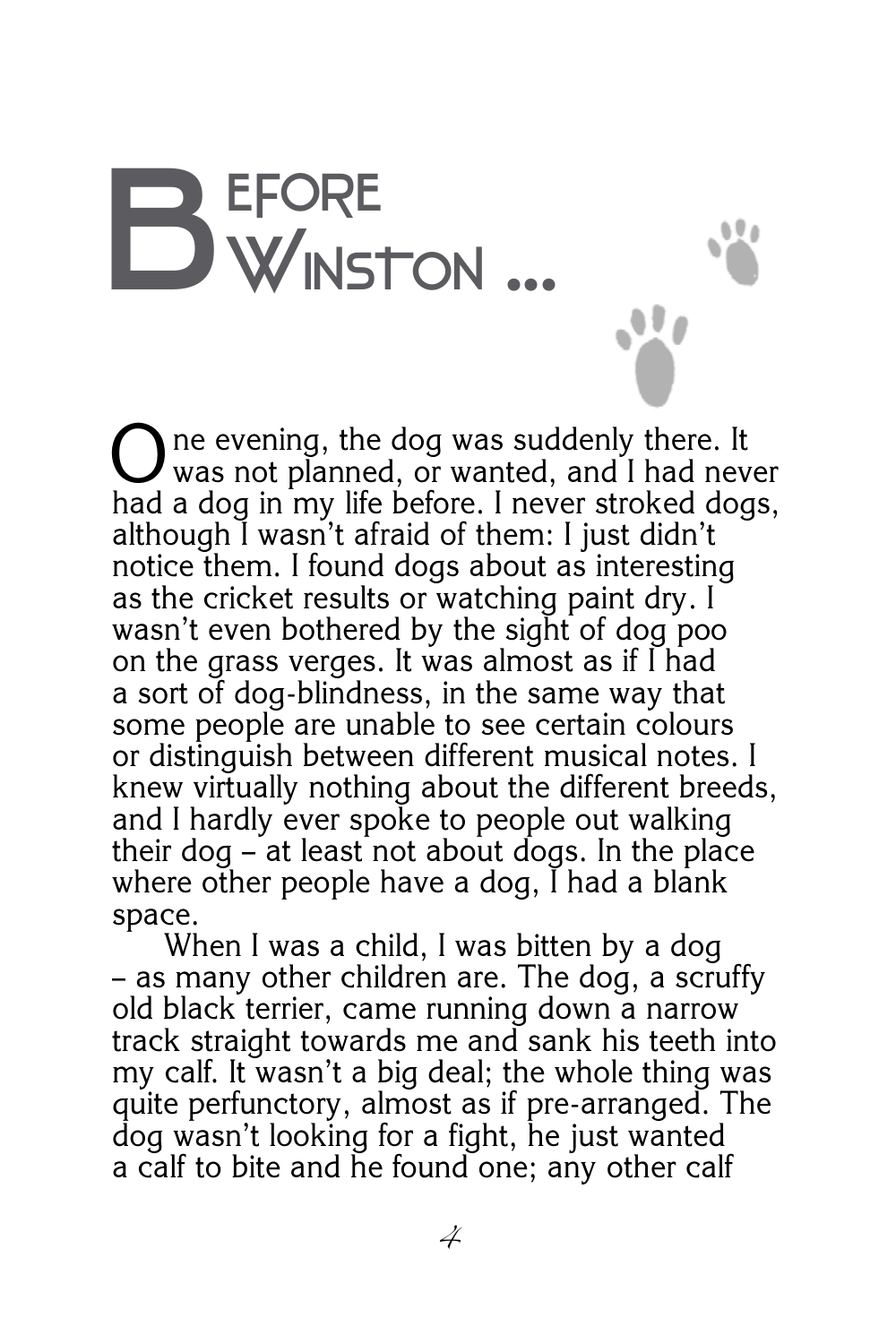*... the dog who changed my life*

would have done just as well, so it wasn't an attack on me personally. Many people who have been bitten by a dog believe that they have been deliberately selected as a victim by this specific animal, and thereby singled out by the bite as future prey for other dogs, who will then launch brutal and bloodthirsty attacks on their arms and calves. Sometimes this even proves to be true, but I'll come to those stigmatized dog victims later ...

I didn't harbour any great resentment towards the terrier back then. The matter was sorted out by a tetanus injection, a bar of Toblerone, and some consoling words from my parents. In the years that followed, presumably, the terrier managed to replace the taste of my skinny kid's calf with other tastier, chunkier legs! So I can't say that a traumatic dog-bite experience caused me to have a lifelong fear of dogs, as is the case for many other declared dog-haters. A friend once told me about his childhood experience of a vicious dog. The events he related were certainly more dangerous than my meeting with the leg-obsessed terrier, and my friend was bitten severely on the face, sustaining injuries bad enough to worry anyone, let alone a child. Ever since, the anxiety and hatred caused by this event have resulted in his strong dislike of dogs.

A few years ago it happened that we were both in Beijing and went to a restaurant

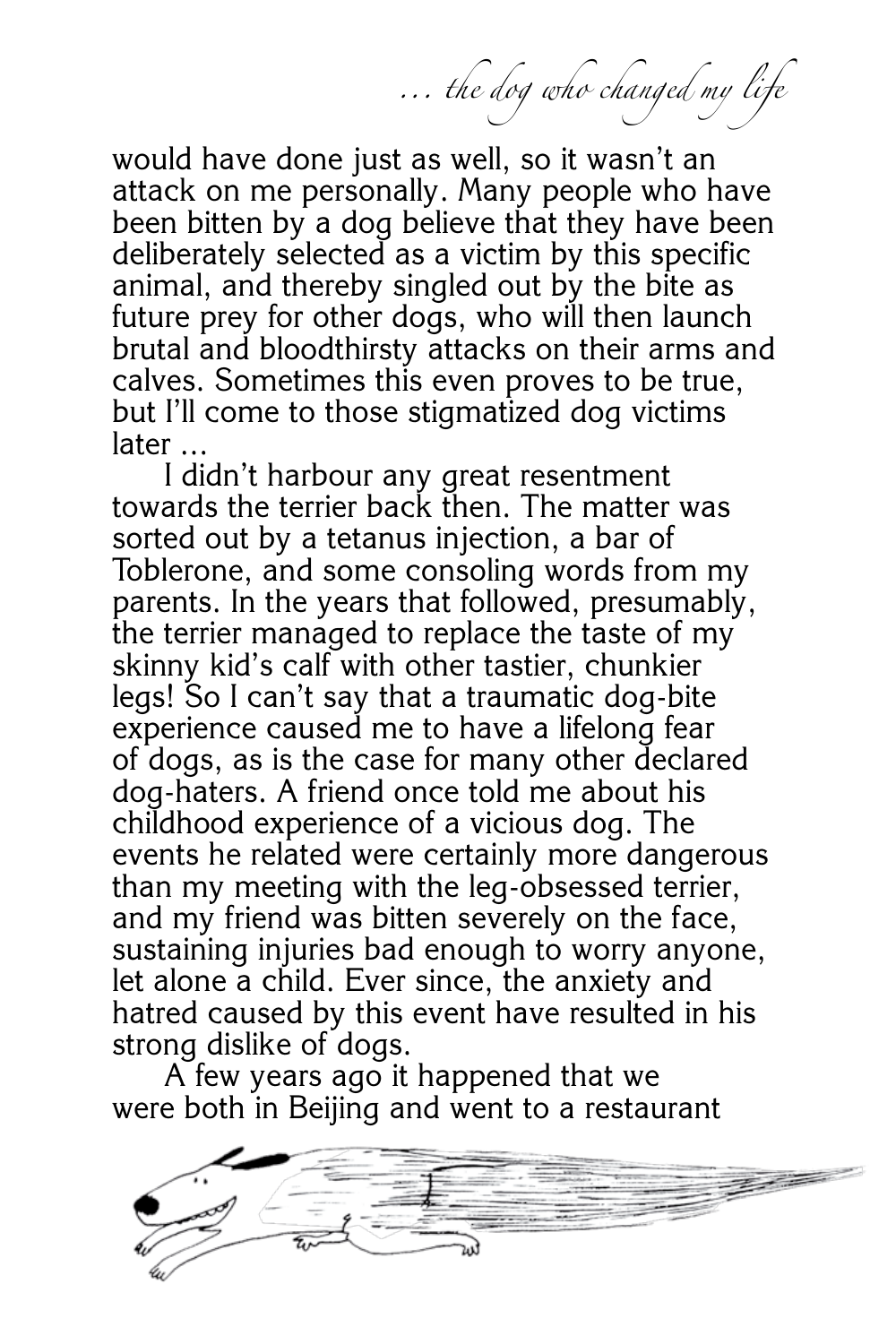where dog meat was served, but on the quiet and only at the express wish of Western customers. On the spot, my friend absolutely insisted on ordering the dog meat. Because this meal took place in the pre-dog era of my



life, I had a relatively neutral stance to the food. When the red meat was served, it looked good, but I didn't want to try any. With ever-increasing gratification, my friend ate the little red bits of meat, still containing dog bones and, when he had finished, announced his conclusive victory over the hostile canine world. He felt that he had got his own back. His fervour, negative as it was, both astonished and disconcerted me.

My relationship to dogs, as I have mentioned, was for many years – and in this respect they were carefree years – based on the principle of complete indifference. Every now and then, I looked out of the window early on a rainy morning and felt sorry for the owners, who, hastily washed and, probably still wearing their pyjamas, were guiding the pointless smellsearching of their poodles, who were encased in pathetic little dog raincoats, although I was less interested in the dogs than the fact that adult humans allowed themselves to be compelled into this kind of uniformity. Every morning they took the same route that the dog was used to: "Take the same route every morning that the dog is used to;" this statement, made by our dog trainer, is now one of my most important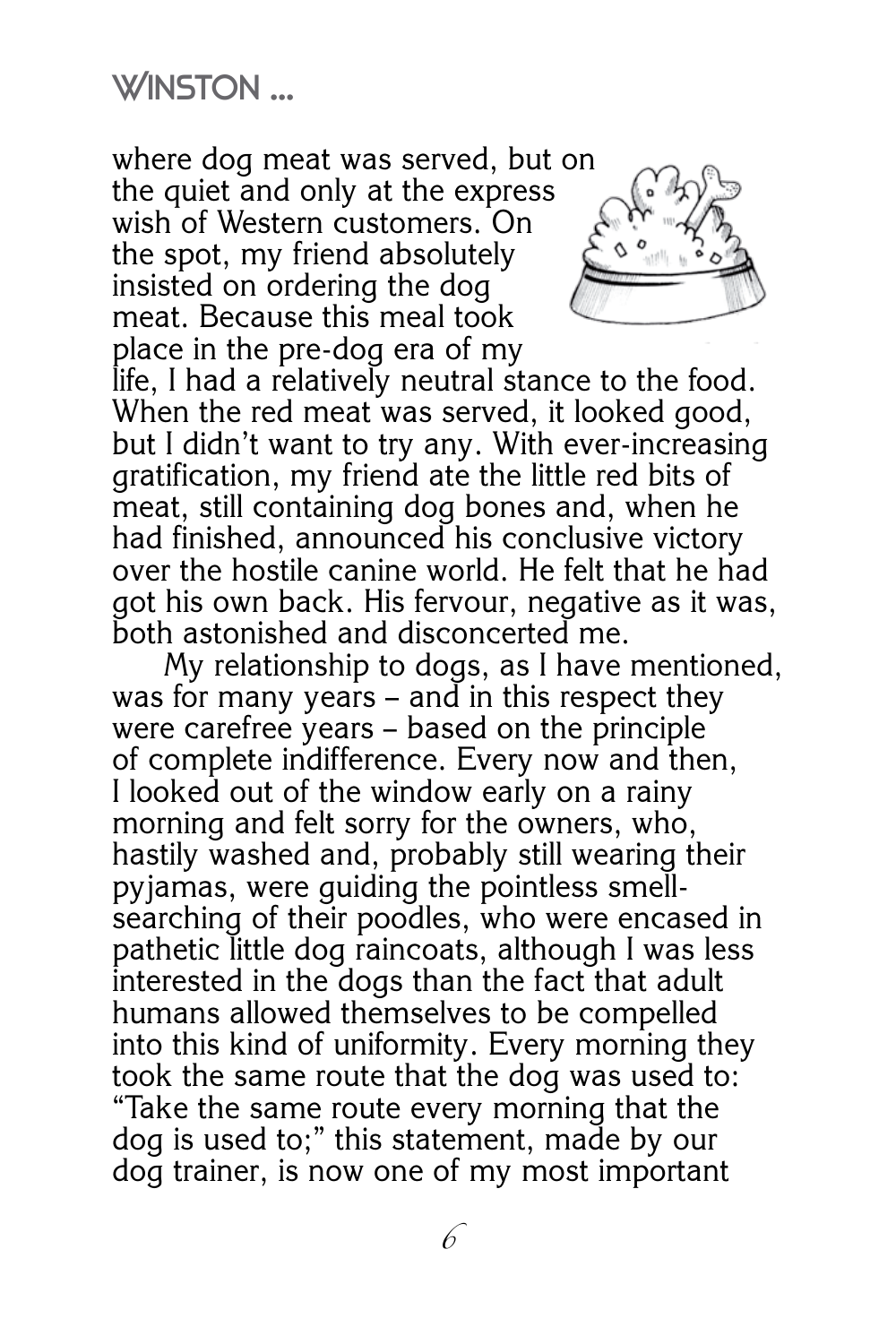*... the dog who changed my life*

maxims, because the pleasant indifference to dogs, the era of inconsiderately fast walking whilst looking straight ahead, and my cluelessness about what happens in that busy little, knee-level world, and the constraints, laws and wondrous things it involves – that's all in the past now.

These days, I can give you an off-the-cuff explanation of dog agility; I know how clicker training works and can make mention of the benefits of dog dancing without looking in the slightest bit shifty. I always carry several little black plastic bags, and take my hat off to the freshness and originality of the Munich-based Human and Dog Forum's motto "Good will moves dog muck." In my trouser pockets, I always have little multi-coloured biscuit bones, and when I go shopping I pick up repulsive rubber chickens, chewy rings and little shoes made of tanned cowhide. It's all for the dog, because, these days, I belong to the five-and-ahalf million-strong community of German dog owners. I pay 75 euros a year dog tax and have extended my third-party insurance to cover 'Pet/ Dog.' I spend around two thousand euros a year on veterinary expenses, boarding kennels and training lessons, and that's not even counting the cost of dry food and the *Lekkerli* treats with their strange Swiss name.

My day is timetabled so that the dog gets as much exercise and mental stimulation as possible, as well as regular opportunities to empty his bowels. I know that I shouldn't stay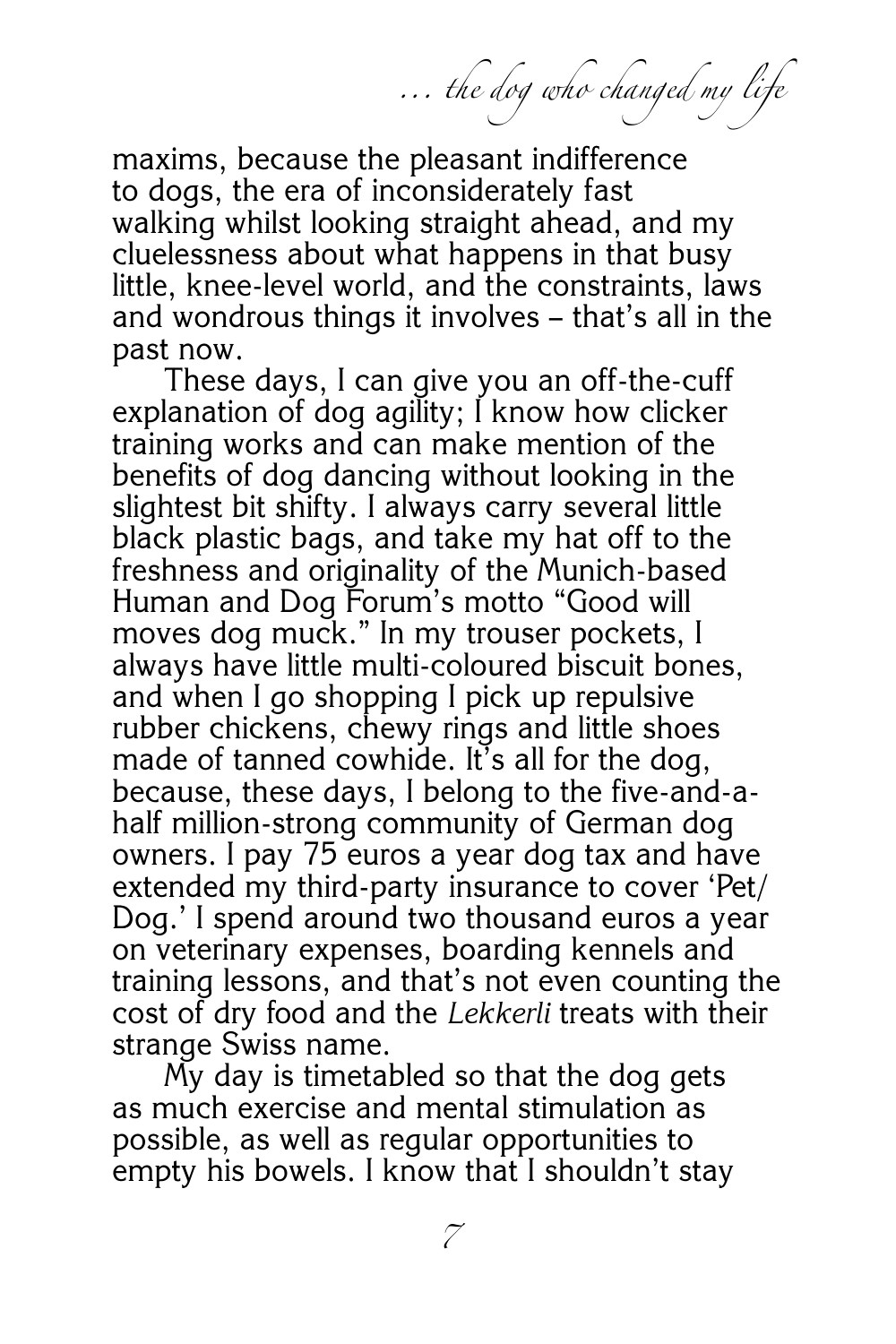WINSTON ...

away from the dog for longer than five hours at a time, because the dog's body just won't tolerate that. During the lunchbreak, I leave the office with my stomach rumbling and drive home to the dog. If I want to go away, I have to organize somewhere for the dog to be looked after. Where is our minister for ensuring more dog day-care provision? How is anyone these days supposed to combine having a career and a dog? Strangely, in contrast to the issue of childcare, the answer to this problem is simple: you can take your dog everywhere with you, even to work, for example. Children have no business in the workplace, but dogs are tolerated. However, if I take my dog to the office, I can't get any work done because I am constantly preoccupied with the dog – as he is with me; when I am with the dog, he doesn't tolerate any activity that fails to place him and his interests centre stage, and so I leave him at home.

In spite of this, he is with me every minute, as I can't stop myself from imagining how he is sitting on the sofa and rearranging the cushions, or how, following a sudden flash of inspiration, he will run into the bedroom, drag the sheets off the bed and take them away because he thinks they would be better kept in the kitchen or the bathroom. Will the rug in the hallway still have fresh colours and be entirely intact when I return home, or will the dog have roughened up the fibres and rubbed the pungent extracts from his bone into the weave? Is the dog practising being calm, or is he barking as soon as someone walks